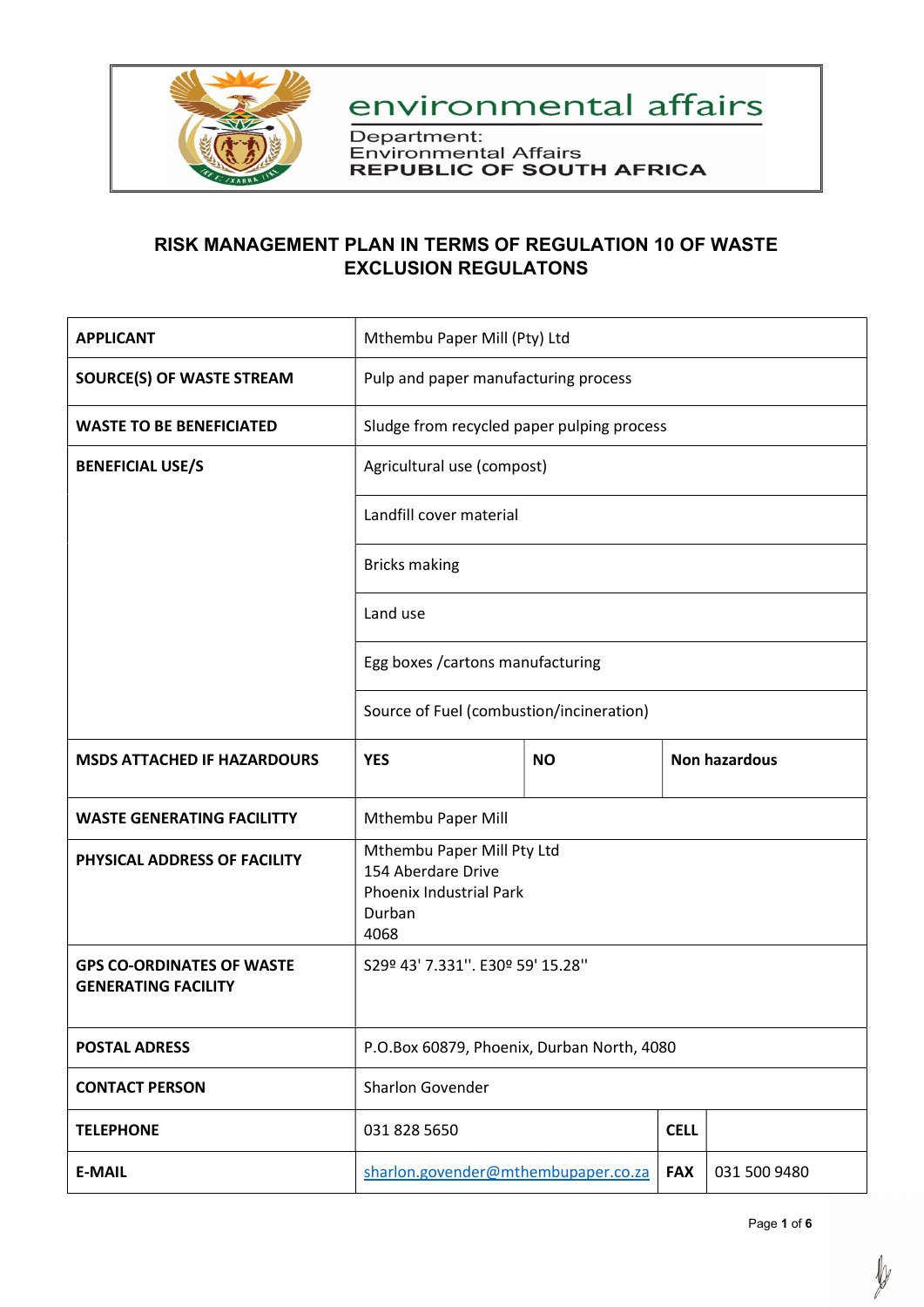

Department: Environmental Affairs<br>REPUBLIC OF SOUTH AFRICA

### RISK MANAGEMENT PLAN IN TERMS OF REGULATION 10 OF WASTE EXCLUSION REGULATONS

#### RISK MANAGEMENT PLAN

|                                                                       |                                                                                                                                                    | Action(s) to minimise/ manage the                                                                                                                                                                                                                                                                                                                                                                                          | <b>Responsibility</b>       |
|-----------------------------------------------------------------------|----------------------------------------------------------------------------------------------------------------------------------------------------|----------------------------------------------------------------------------------------------------------------------------------------------------------------------------------------------------------------------------------------------------------------------------------------------------------------------------------------------------------------------------------------------------------------------------|-----------------------------|
| <b>Activity</b>                                                       | <b>Risk Description</b>                                                                                                                            | risk                                                                                                                                                                                                                                                                                                                                                                                                                       | (Who is responsible         |
|                                                                       |                                                                                                                                                    |                                                                                                                                                                                                                                                                                                                                                                                                                            | to do it)                   |
| Sludge / Compost<br>1.<br><b>Storage and</b><br><b>Transportation</b> | <b>Potential release into</b><br>soil and waterways due<br>to spills                                                                               | Sludge/compost stockpiled in the<br>$\circ$<br>demarcated designated storage<br>area.<br>Storage area bunded with hard<br>$\circ$<br>standing floor and leachate<br>containment.<br>Accidental spillage immediately<br>$\circ$<br>cleaned up.<br>Conduct routine inspections of<br>$\circ$<br>the storage area for integrity of<br>structure                                                                               | Generator<br>Receiving site |
|                                                                       | <b>Potential release and</b><br>leaching from stockpiled<br>material into the ground<br>water sediments and<br>bio-accumulation in<br>aquatic life | Storage area bunded with hard<br>$\circ$<br>standing floor surface and<br>leachate containment.<br>Leachate separated from storm<br>$\circ$<br>water.<br>Dirty water appropriately<br>$\circ$<br>disposed of.<br>Storage area audited on routine<br>$\circ$<br>basis to check integrity of<br>structures.<br>Undertake surface and<br>$\circ$<br>groundwater quality monitoring<br>on routine basis, incl. storm-<br>water | Generator<br>Receiving site |
|                                                                       | <b>Potential dust</b><br>emanation to ambient<br>air                                                                                               | Top layer of stockpiled material<br>$\circ$<br>to be kept moist to prevent wind<br>dispersion<br>Stockpile size managed to reduce<br>$\circ$<br>standing time<br>Truck correctly loaded with no<br>$\circ$<br>overfilling                                                                                                                                                                                                  | Generator<br>Receiving site |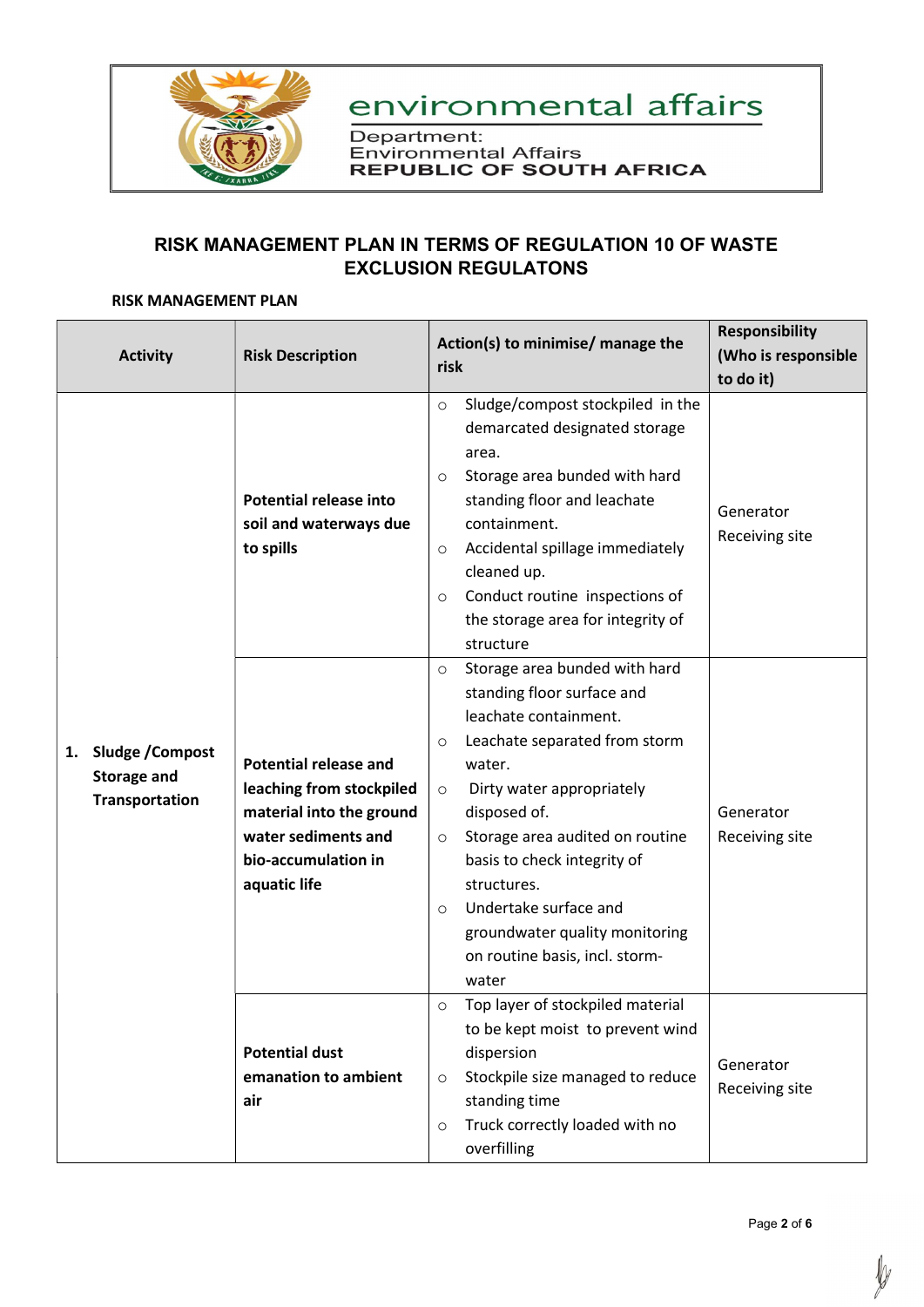

Department: Environmental Affairs<br>REPUBLIC OF SOUTH AFRICA

### RISK MANAGEMENT PLAN IN TERMS OF REGULATION 10 OF WASTE EXCLUSION REGULATONS

| <b>Activity</b>                                                | <b>Risk Description</b>                                                                                                                                               | Action(s) to minimise/ manage the<br>risk                                                                                                                                                                                                                                                                                                                                                                                                                                                                                                                                                                                                              | <b>Responsibility</b><br>(Who is responsible |
|----------------------------------------------------------------|-----------------------------------------------------------------------------------------------------------------------------------------------------------------------|--------------------------------------------------------------------------------------------------------------------------------------------------------------------------------------------------------------------------------------------------------------------------------------------------------------------------------------------------------------------------------------------------------------------------------------------------------------------------------------------------------------------------------------------------------------------------------------------------------------------------------------------------------|----------------------------------------------|
|                                                                |                                                                                                                                                                       |                                                                                                                                                                                                                                                                                                                                                                                                                                                                                                                                                                                                                                                        | to do it)                                    |
| 2. The use of sludge<br>in bricks<br>manufacturing<br>facility | <b>Ecological hazards:</b><br>Potential release to soil,<br>surface water, leaching<br>into the ground water<br>sediments and bio-<br>accumulation in aquatic<br>life | Accidental spills cleaned up<br>$\circ$<br>immediately<br>Material transported by<br>$\circ$<br>permitted carrier<br>Mixing occurs in a formal, bunded<br>$\circ$<br>area with hard standing floor<br>surface and leachate<br>containment<br>Accidental spills cleaned up<br>$\circ$<br>immediately<br>Ensure the facility is secured and<br>$\circ$<br>sufficiently fenced to prevent<br>unauthorized public entry. Poster<br>with facility name and contact<br>details to be displayed on site<br>entrance<br>Undertake routine site<br>$\circ$<br>inspections / environmental<br>audits<br>Ensure waste manifest records<br>$\circ$<br>are in order | Generator<br>Receiving site                  |
|                                                                | <b>Dust emanation to</b><br>ambient air during<br>mixing process:<br><b>Potential health hazards</b><br>associated with dust<br>inhalation, and dermal<br>contact.    | Top layer of stockpiled material<br>$\circ$<br>to be kept moist<br>Bricks making operations not<br>$\circ$<br>conducted during windy<br>conditions<br><b>Materials Safety Datasheets</b><br>$\circ$<br>(MSDS) provided to the receiving<br>site who is trained on safety<br>requirements<br>Receiving site implements safety<br>$\circ$<br>requirements of MSDS to<br>minimise exposure to dust and                                                                                                                                                                                                                                                    | Generator<br>Receiving site                  |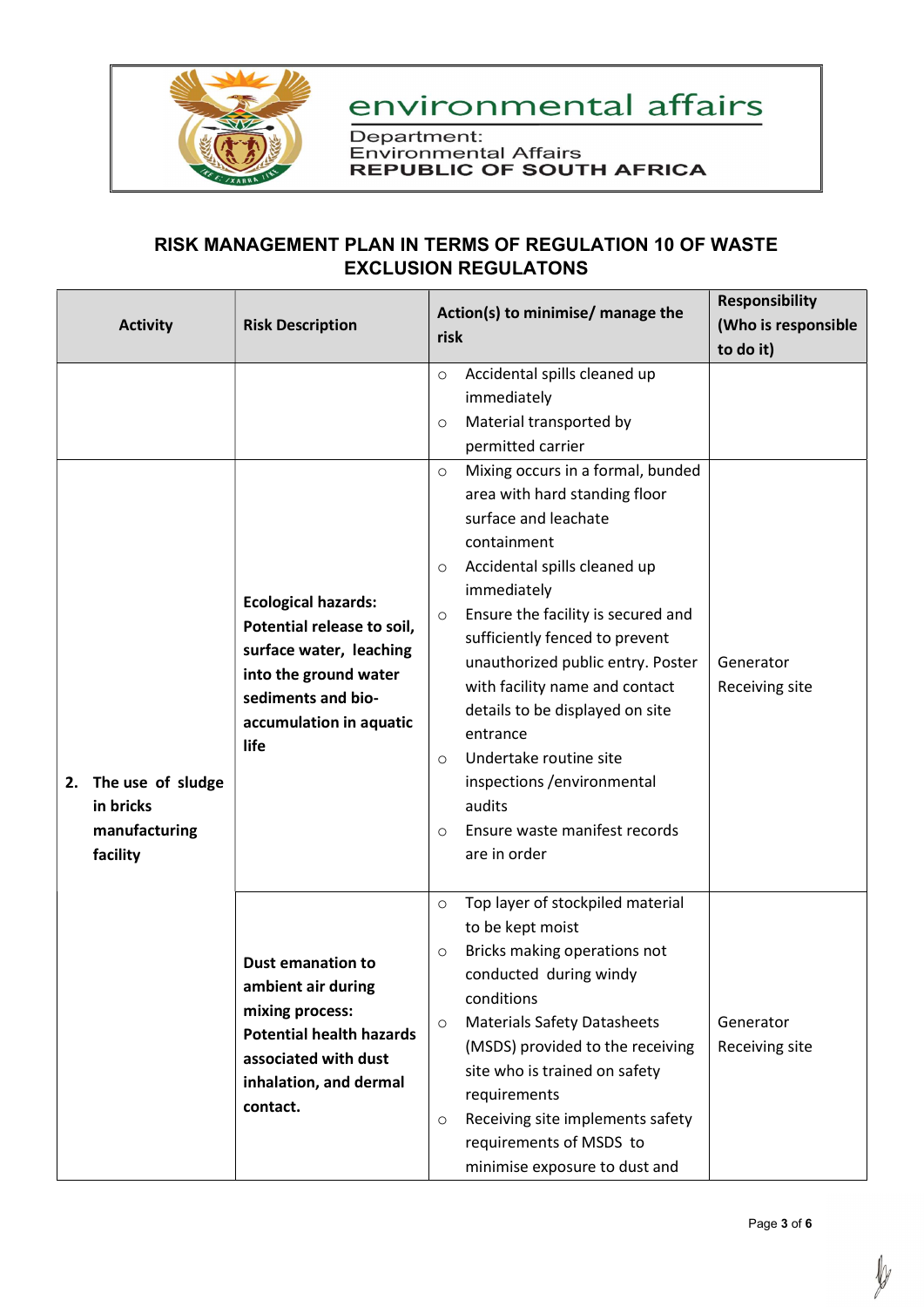

Department: Environmental Affairs<br>REPUBLIC OF SOUTH AFRICA

### RISK MANAGEMENT PLAN IN TERMS OF REGULATION 10 OF WASTE EXCLUSION REGULATONS

|                                                            | <b>Activity</b>                                | <b>Risk Description</b>                                                                                                                                                       | Action(s) to minimise/ manage the<br>risk<br>other hazards associated with the<br>material<br>Accidental spills cleaned up<br>$\circ$<br>immediately                                                                                                                                                                                                                                                                                                                                                                                                                          | <b>Responsibility</b><br>(Who is responsible<br>to do it) |
|------------------------------------------------------------|------------------------------------------------|-------------------------------------------------------------------------------------------------------------------------------------------------------------------------------|-------------------------------------------------------------------------------------------------------------------------------------------------------------------------------------------------------------------------------------------------------------------------------------------------------------------------------------------------------------------------------------------------------------------------------------------------------------------------------------------------------------------------------------------------------------------------------|-----------------------------------------------------------|
| 3.                                                         | Sludge<br><b>Composting</b><br><b>Facility</b> | <b>Potential ecological</b><br>impacts associated with<br>the release to<br>waterways, leaching<br>into ground water<br>sediments and bio-<br>accumulation in aquatic<br>life | Ensure the facility is secured and<br>$\circ$<br>sufficiently fenced to prevent<br>unauthorized public entry. Poster<br>with facility name and contact<br>details to be displayed on site<br>entrance<br>Undertake surface and<br>$\circ$<br>groundwater quality monitoring<br>on routine basis<br>Undertake routine site<br>$\circ$<br>inspections / environmental<br>audits by an independent<br>environmental consultant<br>Ensure waste manifest records<br>$\circ$<br>are in order<br>Ensure the storm-water<br>$\circ$<br>management plan is effectively<br>implemented | Receiving site                                            |
| <b>Use as Landfill</b><br>4.<br>cover<br>material/Land Use |                                                | <b>Dust emanation to</b><br>ambient air: Potential<br>health hazards<br>associated with dermal                                                                                | Top layer of stockpiled material<br>$\circ$<br>to be kept moist to prevent wind<br>dispersion<br>Stockpile size managed to reduce<br>$\circ$<br>standing time                                                                                                                                                                                                                                                                                                                                                                                                                 | Receiving site                                            |
|                                                            | contact and dust<br>inhalation                 | MSDS provided to the receiving site<br>who is trained on safety<br>requirements                                                                                               | Generator<br>Receiving site                                                                                                                                                                                                                                                                                                                                                                                                                                                                                                                                                   |                                                           |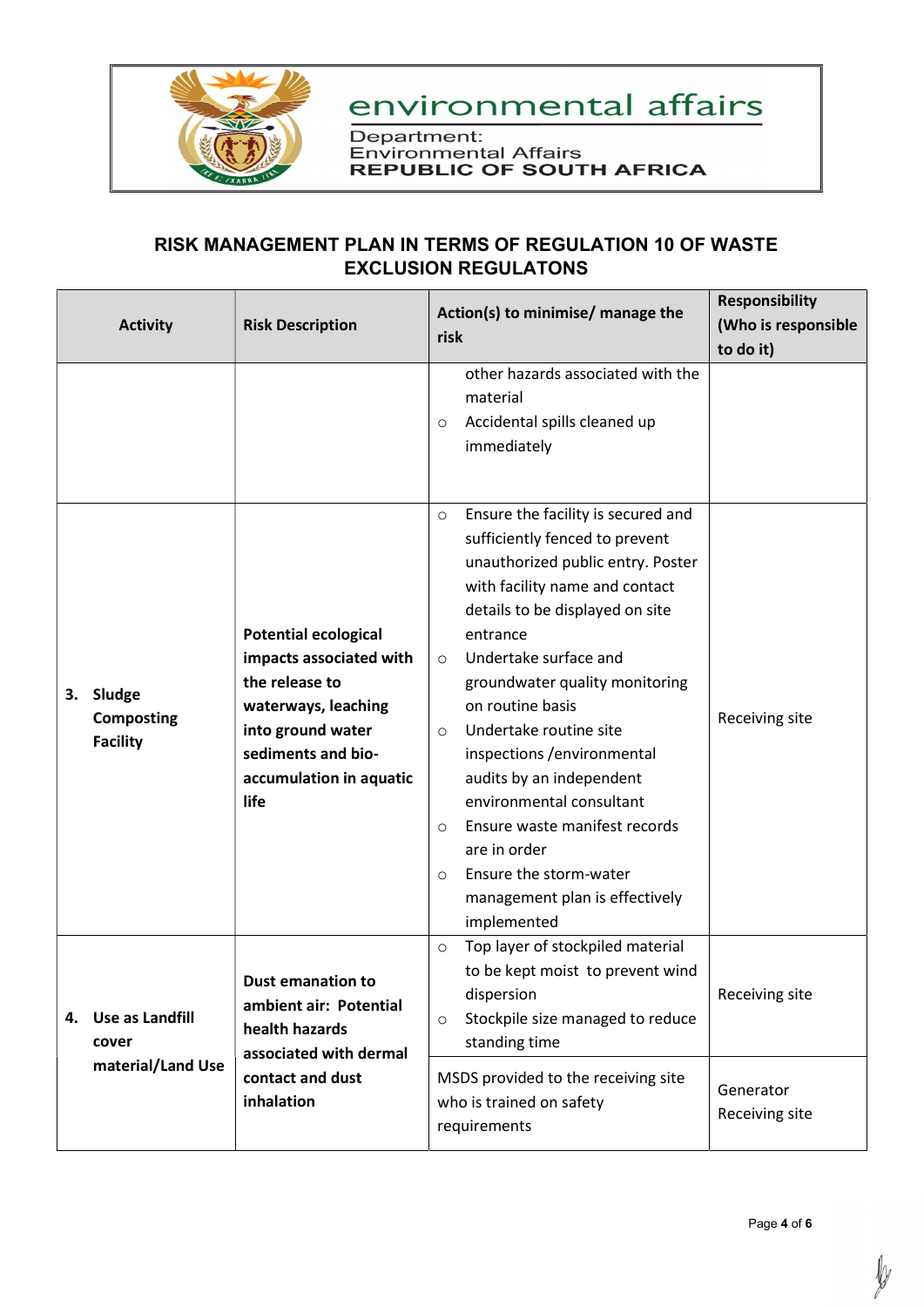

Department: Environmental Affairs<br>REPUBLIC OF SOUTH AFRICA

### RISK MANAGEMENT PLAN IN TERMS OF REGULATION 10 OF WASTE EXCLUSION REGULATONS

| <b>Activity</b>                                                | <b>Risk Description</b>                                                                                    | Action(s) to minimise/ manage the<br>risk                                                                                                                                                                                                                                                                                                                                                                    | <b>Responsibility</b><br>(Who is responsible<br>to do it) |
|----------------------------------------------------------------|------------------------------------------------------------------------------------------------------------|--------------------------------------------------------------------------------------------------------------------------------------------------------------------------------------------------------------------------------------------------------------------------------------------------------------------------------------------------------------------------------------------------------------|-----------------------------------------------------------|
|                                                                |                                                                                                            | Receiving sites implement safety<br>requirements of MSDS to minimise<br>exposure to dust                                                                                                                                                                                                                                                                                                                     | Generator<br>Receiving site                               |
|                                                                | <b>Potential leaching to</b><br>surface water, ground<br>water and bio-<br>accumulation in aquatic<br>life | Landfill lined in accordance with<br>$\circ$<br>the minimum requirements for<br>GMB <sup>+</sup> liner to prevent seepage<br>into the groundwater sediments.<br>Leachate runoff collected in<br>$\circ$<br>wastewater containment facilities<br>for treatment<br>Leachate separated from storm<br>$\circ$<br>water<br>Undertake surface and<br>$\circ$<br>groundwater quality monitoring<br>on routine basis | Receiving site                                            |
| Use of sludge for<br>5.<br>combustion/incine<br>ration process | <b>Air Quality impact</b><br>associated with the use<br>of the combustion /<br>incinerator                 | Undertake air quality monitoring<br>$\circ$<br>- Incineration stack emission<br>testing<br>Installing scrubbers to improve<br>$\circ$<br>the quality of air emissions<br>The combustion appliance needs<br>$\circ$<br>to comply with all the statutory<br>requirements nationally / local                                                                                                                    | Generator<br>Receiving site                               |